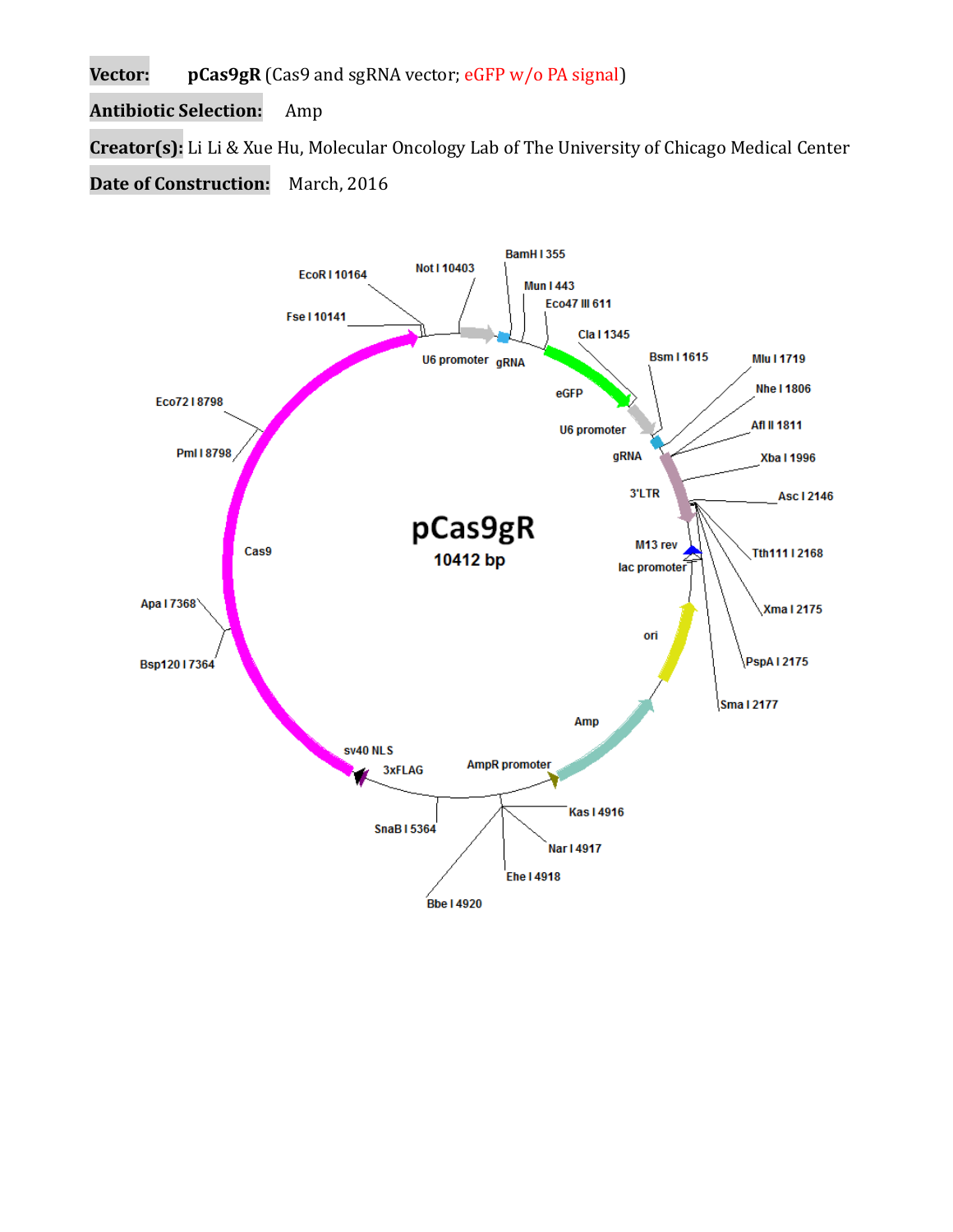## **pCas9gR Full-Length Sequence**

aaacGAGGGCCTATTTCCCATGATTCCTTCATATTTGCATATACGATACAAGGCTGTTAGAGAGATAATTGGAATTAATTTGACTGTAAAC ACAAAGATATTAGTACAAAATACGTGACGTAGAAAGTAATAATTTCTTGGGTAGTTTGCAGTTTTAAAATTATGTTTTAAAATGGACTATC ATATGCTTACCGTAACTTGAAAGTATTTCGATTTCTTGGCTTTATATATCTTGTGGAAAGGAcgaaacaccggGTCTTCgaGAAGACctGT TTTAGAGCTAGAAATAGCAAGTTAAAATAAGGCTAGTCCGTTATCAACTTGAAAAAGTGGCACCGAGTCGGTGCTTTTTTggatccggatc tgcgatCGCTCCGGTGCCCGTCAGTGGGCAGAGCGCACATCGCCCACAGTCCCCGAGAAGTTGGGGGGAGGGGTCGGCAATTGAACCGGTG CCTAGAGAAGGTGGCGCGGGGTAAACTGGGAAAGTGATGTCGTGTACTGGCTCCGCCTTTTTCCCGAGGGTGGGGGAGAACCGTATATAAG TGCAGTAGTCGCCGTGAACGTTCTTTTTCGCAACGGGTTTGCCGCCAGAACACAGCTGtCTAGCGCTACCGGTCGCCACCatggtgagcaa gggcgaggagctgttcaccggggtggtgcccatcctggtcgagctggacggcgacgtaaacggccacaagttcagcgtgtccggcgagggc gagggcgatgccacctacggcaagctgaccctgaagttcatctgcaccaccggcaagctgcccgtgccctggcccaccctcgtgaccaccc tgacctacggcgtgcagtgcttcagccgctaccccgaccacatgaagcagcacgacttcttcaagtccgccatgcccgaaggctacgtcca ggagcgcaccatcttcttcaaggacgacggcaactacaagacccgcgccgaggtgaagttcgagggcgacaccctggtgaaccgcatcgag ctgaagggcatcgacttcaaggaggacggcaacatcctggggcacaagctggagtacaactacaacagccacaacgtctatatcatggccg acaagcagaagaacggcatcaaggtgaacttcaagatccgccacaacatcgaggacggcagcgtgcagctcgccgaccactaccagcagaa cacccccatcggcgacggccccgtgctgctgcccgacaaccactacctgagcacccagtccgccctgagcaaagaccccaacgagaagcgc gatcacatggtcctgctggagttcgtgaccgccgccgggatcactctcggcatggacgagctgtactaatcgatttaattaaagatctGAG GGCCTATTTCCCATGATTCCTTCATATTTGCATATACGATACAAGGCTGTTAGAGAGATAATTGGAATTAATTTGACTGTAAACACAAAGA TATTAGTACAAAATACGTGACGTAGAAAGTAATAATTTCTTGGGTAGTTTGCAGTTTTAAAATTATGTTTTAAAATGGACTATCATATGCT TACCGTAACTTGAAAGTATTTCGATTTCTTGGCTTTATATATCTTGTGGAAAGGAcgaaaGAATGCGACTGGAGTTGCAGATCACGCGGTT TTAGAGCTAGAAATAGCAAGTTAAAATAAGGCTAGTCCGTTATCAACTTGAAAAAGTGGCACCGAGTCGGTGCTTTTTTacgcgtttaatt aaCGATAAAATAAAAGATTTTATTTAGTCTCCAGAAAAAGGGGGGAATGAAAGACCCCACCTGTAGGTTTGGCAAGCTAGCTTAAGTAACG CCATTTTGCAAGGCATGGAAAATACATAACTGAGAATAGAGAAGTTCAGATCAAGGTTAGGAACAGAGAGACAGCAGAATATGGGCCAAAC AGGATATCTGTGGTAAGCAGTTCCTGCCCCGGCTCAGGGCCAAGAACAGATGGTCCCCAGATGCGGTCCCGCCCTCAGCAGTTTCTAGAGA ACCATCAGATGTTTCCAGGGTGCCCCAAGGACCTGAAATGACCCTGTGCCTTATTTGAACTAACCAATCAGTTCGCTTCTCGCTTCTGTTC GCGCGCTTCTGCTCCCCGAGCTCAATAAAAGAGCCCACAACCCCTCACTCGGCGCGCCAGTCCTCCGATAGACTGCGTCGCCCGGGTACCC GTGTATCCAATAAACCCTCTTGCAGTTGCATCCGACTTGTGGTCTCGCTGTTCCTTGGGAGGGTCTCCTCTGAGTGATTGACTACCCGTCA GCGGGGGTCTTTCATGGGTAACAGTTTCTTGAAGTTGGAGAACAACATTCTGAGGGTAGGAGTCGAATATTAAGTAATCCTGACTCAATTA GCCACTGTTTTGAATCCACATACTCCAATACTCCTGAAATAGTTCATTATGGACAGCGCAGAAGAGCTGGGGAGAATTAATTCGTAATCAT GGTCATAGCTGTTTCCTGTGTGAAATTGTTATCCGCTCACAATTCCACACAACATACGAGCCGGAAGCATAAAGTGTAAAGCCTGGGGTGC CTAATGAGTGAGCTAACTCACATTAATTGCGTTGCGCTCACTGCCCGCTTTCCAGTCGGGAAACCTGTCGTGCCAGCTGCATTAATGAATC GGCCAACGCGCGGGGAGAGGCGGTTTGCGTATTGGGCGCTCTTCCGCTTCCTCGCTCACTGACTCGCTGCGCTCGGTCGTTCGGCTGCGGC GAGCGGTATCAGCTCACTCAAAGGCGGTAATACGGTTATCCACAGAATCAGGGGATAACGCAGGAAAGAACATGTGAGCAAAAGGCCAGCA AAAGGCCAGGAACCGTAAAAAGGCCGCGTTGCTGGCGTTTTTCCATAGGCTCCGCCCCCCTGACGAGCATCACAAAAATCGACGCTCAAGT CAGAGGTGGCGAAACCCGACAGGACTATAAAGATACCAGGCGTTTCCCCCTGGAAGCTCCCTCGTGCGCTCTCCTGTTCCGACCCTGCCGC TTACCGGATACCTGTCCGCCTTTCTCCCTTCGGGAAGCGTGGCGCTTTCTCATAGCTCACGCTGTAGGTATCTCAGTTCGGTGTAGGTCGT TCGCTCCAAGCTGGGCTGTGTGCACGAACCCCCCGTTCAGCCCGACCGCTGCGCCTTATCCGGTAACTATCGTCTTGAGTCCAACCCGGTA AGACACGACTTATCGCCACTGGCAGCAGCCACTGGTAACAGGATTAGCAGAGCGAGGTATGTAGGCGGTGCTACAGAGTTCTTGAAGTGGT GGCCTAACTACGGCTACACTAGAAGGACAGTATTTGGTATCTGCGCTCTGCTGAAGCCAGTTACCTTCGGAAAAAGAGTTGGTAGCTCTTG ATCCGGCAAACAAACCACCGCTGGTAGCGGTGGTTTTTTTGTTTGCAAGCAGCAGATTACGCGCAGAAAAAAAGGATCTCAAGAAGATCCT TTGATCTTTTCTACGGGGTCTGACGCTCAGTGGAACGAAAACTCACGTTAAGGGATTTTGGTCATGAGATTATCAAAAAGGATCTTCACCT AGATCCTTTTAAATTAAAAATGAAGTTTTAAATCAATCTAAAGTATATATGAGTAAACTTGGTCTGACAGTTACCAATGCTTAATCAGTGA GGCACCTATCTCAGCGATCTGTCTATTTCGTTCATCCATAGTTGCCTGACTCCCCGTCGTGTAGATAACTACGATACGGGAGGGCTTACCA TCTGGCCCCAGTGCTGCAATGATACCGCGAGACCCACGCTCACCGGCTCCAGATTTATCAGCAATAAACCAGCCAGCCGGAAGGGCCGAGC GCAGAAGTGGTCCTGCAACTTTATCCGCCTCCATCCAGTCTATTAATTGTTGCCGGGAAGCTAGAGTAAGTAGTTCGCCAGTTAATAGTTT GCGCAACGTTGTTGCCATTGCTACAGGCATCGTGGTGTCACGCTCGTCGTTTGGTATGGCTTCATTCAGCTCCGGTTCCCAACGATCAAGG CGAGTTACATGATCCCCCATGTTGTGCAAAAAAGCGGTTAGCTCCTTCGGTCCTCCGATCGTTGTCAGAAGTAAGTTGGCCGCAGTGTTAT CACTCATGGTTATGGCAGCACTGCATAATTCTCTTACTGTCATGCCATCCGTAAGATGCTTTTCTGTGACTGGTGAGTACTCAACCAAGTC ATTCTGAGAATAGTGTATGCGGCGACCGAGTTGCTCTTGCCCGGCGTCAATACGGGATAATACCGCGCCACATAGCAGAACTTTAAAAGTG CTCATCATTGGAAAACGTTCTTCGGGGCGAAAACTCTCAAGGATCTTACCGCTGTTGAGATCCAGTTCGATGTAACCCACTCGTGCACCCA ACTGATCTTCAGCATCTTTTACTTTCACCAGCGTTTCTGGGTGAGCAAAAACAGGAAGGCAAAATGCCGCAAAAAAGGGAATAAGGGCGAC ACGGAAATGTTGAATACTCATACTCTTCCTTTTTCAATATTATTGAAGCATTTATCAGGGTTATTGTCTCATGAGCGGATACATATTTGAA TGTATTTAGAAAAATAAACAAATAGGGGTTCCGCGCACATTTCCCCGAAAAGTGCCACCTGACGTCTAAGAAACCATTATTATCATGACAT TAACCTATAAAAATAGGCGTATCACGAGGCCCTTTCGTCTCGCGCGTTTCGGTGATGACGGTGAAAACCTCTGACACATGCAGCTCCCGGA GACGGTCACAGCTTGTCTGTAAGCGGATGCCGGGAGCAGACAAGCCCGTCAGGGCGCGTCAGCGGGTGTTGGCGGGTGTCGGGGCTGGCTT AACTATGCGGCATCAGAGCAGATTGTACTGAGAGTGCACCATATGCGGTGTGAAATACCGCACAGATGCGTAAGGAGAAAATACCGCATCA GGCGCCATTCGCCATTCAGGCTGCGCAACTGTTGGGAAGGGCGATCGGTGCGGGCCTCTTCGCTATTACGCCAGCTGGCGAAAGGGGGATG TGCTGCAAGGCGATTAAGTTGGGTAACGCCAGGGTTTTCCCAGTCACGACGTTGTAAAACGACGGCGCAAGGAATGGTGCATGcACTAGAG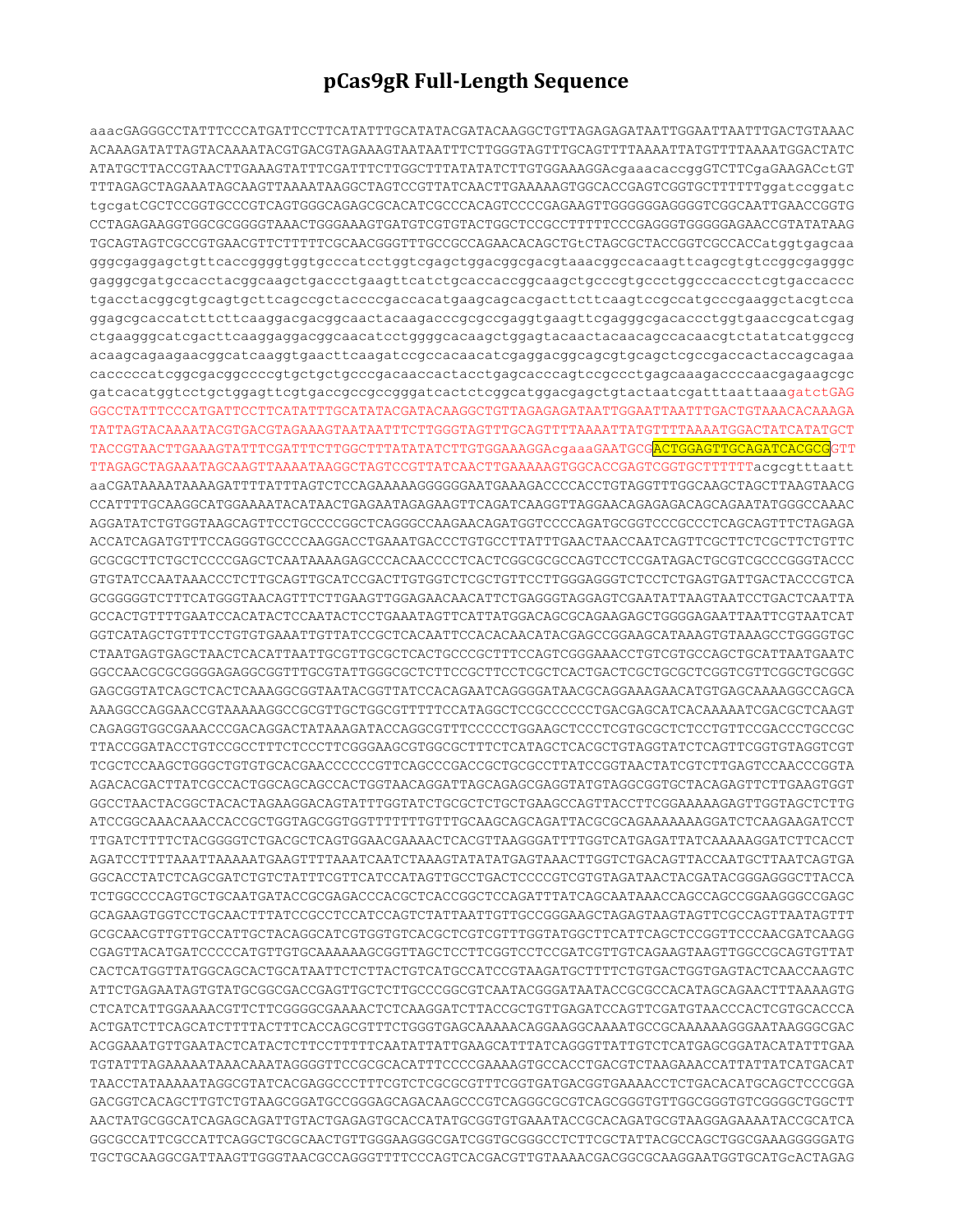GTACCCGTTACATAACTTACGGTAAATGGCCCGCCTGGCTGACCGCCCAACGACCCCCGCCCATTGACGTCAATAGTAACGCCAATAGGGA CTTTCCATTGACGTCAATGGGTGGAGTATTTACGGTAAACTGCCCACTTGGCAGTACATCAAGTGTATCATATGCCAAGTACGCCCCCTAT TGACGTCAATGACGGTAAATGGCCCGCCTGGCATTGTGCCCAGTACATGACCTTATGGGACTTTCCTACTTGGCAGTACATCTACGTATTA GTCATCGCTATTACCATGGTCGAGGTGAGCCCCACGTTCTGCTTCACTCTCCCCATCTCCCCCCCCTCCCCACCCCCAATTTTGTATTTAT TTATTTTTTAATTATTTTGTGCAGCGATGGGGGCGGGGGGGGGGGGGGGGCGGGGCGAGGGGCGGGGCGGGGCGAGGCGGAGAGGTGCGGC GGCAGCCAATCAGAGCGGCGCGCTCCGAAAGTTTCCTTTTATGGCGAGGCGGCGGCGGCGGCGGCCCTATAAAAAGCGAAGCGCGCGGCGG GCGGGAGTCGCTGCGCGCTGCCTTCGCCCCGTGCCCCGCTCCGCCGCCGCCTCGCGCCGCCCGCCCCGGCTCTGACTGACCGCGTTACTCC CACAGGTGAGCGGGCGGGACGGCCCTTCTCCTCCGGGCTGTAATTAGCTGAGCAAGAGGTAAGGGTTTAAGGGATGGTTGGTTGGTGGGGT ATTAATGTTTAATTACCTGGAGCACCTGCCTGAAATCACTTTTTTTCAGGTTGGACCGGTGCCACCATGGACTATAAGGACCACGACGGAG ACTACAAGGATCATGATATTGATTACAAAGACGATGACGATAAGATGGCCCCAAAGAAGAAGCGGAAGGTCGGTATCCACGGAGTCCCAGC AGCCGACAAGAAGTACAGCATCGGCCTGGACATCGGCACCAACTCTGTGGGCTGGGCCGTGATCACCGACGAGTACAAGGTGCCCAGCAAG AAATTCAAGGTGCTGGGCAACACCGACCGGCACAGCATCAAGAAGAACCTGATCGGAGCCCTGCTGTTCGACAGCGGCGAAACAGCCGAGG CCACCCGGCTGAAGAGAACCGCCAGAAGAAGATACACCAGACGGAAGAACCGGATCTGCTATCTGCAAGAGATCTTCAGCAACGAGATGGC CAAGGTGGACGACAGCTTCTTCCACAGACTGGAAGAGTCCTTCCTGGTGGAAGAGGATAAGAAGCACGAGCGGCACCCCATCTTCGGCAAC ATCGTGGACGAGGTGGCCTACCACGAGAAGTACCCCACCATCTACCACCTGAGAAAGAAACTGGTGGACAGCACCGACAAGGCCGACCTGC GGCTGATCTATCTGGCCCTGGCCCACATGATCAAGTTCCGGGGCCACTTCCTGATCGAGGGCGACCTGAACCCCGACAACAGCGACGTGGA CAAGCTGTTCATCCAGCTGGTGCAGACCTACAACCAGCTGTTCGAGGAAAACCCCATCAACGCCAGCGGCGTGGACGCCAAGGCCATCCTG TCTGCCAGACTGAGCAAGAGCAGACGGCTGGAAAATCTGATCGCCCAGCTGCCCGGCGAGAAGAAGAATGGCCTGTTCGGAAACCTGATTG CCCTGAGCCTGGGCCTGACCCCCAACTTCAAGAGCAACTTCGACCTGGCCGAGGATGCCAAACTGCAGCTGAGCAAGGACACCTACGACGA CGACCTGGACAACCTGCTGGCCCAGATCGGCGACCAGTACGCCGACCTGTTTCTGGCCGCCAAGAACCTGTCCGACGCCATCCTGCTGAGC GACATCCTGAGAGTGAACACCGAGATCACCAAGGCCCCCCTGAGCGCCTCTATGATCAAGAGATACGACGAGCACCACCAGGACCTGACCC TGCTGAAAGCTCTCGTGCGGCAGCAGCTGCCTGAGAAGTACAAAGAGATTTTCTTCGACCAGAGCAAGAACGGCTACGCCGGCTACATTGA CGGCGGAGCCAGCCAGGAAGAGTTCTACAAGTTCATCAAGCCCATCCTGGAAAAGATGGACGGCACCGAGGAACTGCTCGTGAAGCTGAAC AGAGAGGACCTGCTGCGGAAGCAGCGGACCTTCGACAACGGCAGCATCCCCCACCAGATCCACCTGGGAGAGCTGCACGCCATTCTGCGGC GGCAGGAAGATTTTTACCCATTCCTGAAGGACAACCGGGAAAAGATCGAGAAGATCCTGACCTTCCGCATCCCCTACTACGTGGGCCCTCT GGCCAGGGGAAACAGCAGATTCGCCTGGATGACCAGAAAGAGCGAGGAAACCATCACCCCCTGGAACTTCGAGGAAGTGGTGGACAAGGGC GCTTCCGCCCAGAGCTTCATCGAGCGGATGACCAACTTCGATAAGAACCTGCCCAACGAGAAGGTGCTGCCCAAGCACAGCCTGCTGTACG AGTACTTCACCGTGTATAACGAGCTGACCAAAGTGAAATACGTGACCGAGGGAATGAGAAAGCCCGCCTTCCTGAGCGGCGAGCAGAAAAA GGCCATCGTGGACCTGCTGTTCAAGACCAACCGGAAAGTGACCGTGAAGCAGCTGAAAGAGGACTACTTCAAGAAAATCGAGTGCTTCGAC TCCGTGGAAATCTCCGGCGTGGAAGATCGGTTCAACGCCTCCCTGGGCACATACCACGATCTGCTGAAAATTATCAAGGACAAGGACTTCC TGGACAATGAGGAAAACGAGGACATTCTGGAAGATATCGTGCTGACCCTGACACTGTTTGAGGACAGAGAGATGATCGAGGAACGGCTGAA AACCTATGCCCACCTGTTCGACGACAAAGTGATGAAGCAGCTGAAGCGGCGGAGATACACCGGCTGGGGCAGGCTGAGCCGGAAGCTGATC AACGGCATCCGGGACAAGCAGTCCGGCAAGACAATCCTGGATTTCCTGAAGTCCGACGGCTTCGCCAACAGAAACTTCATGCAGCTGATCC ACGACGACAGCCTGACCTTTAAAGAGGACATCCAGAAAGCCCAGGTGTCCGGCCAGGGCGATAGCCTGCACGAGCACATTGCCAATCTGGC CGGCAGCCCCGCCATTAAGAAGGGCATCCTGCAGACAGTGAAGGTGGTGGACGAGCTCGTGAAAGTGATGGGCCGGCACAAGCCCGAGAAC ATCGTGATCGAAATGGCCAGAGAGAACCAGACCACCCAGAAGGGACAGAAGAACAGCCGCGAGAGAATGAAGCGGATCGAAGAGGGCATCA AAGAGCTGGGCAGCCAGATCCTGAAAGAACACCCCGTGGAAAACACCCAGCTGCAGAACGAGAAGCTGTACCTGTACTACCTGCAGAATGG GCGGGATATGTACGTGGACCAGGAACTGGACATCAACCGGCTGTCCGACTACGATGTGGACCATATCGTGCCTCAGAGCTTTCTGAAGGAC GACTCCATCGACAACAAGGTGCTGACCAGAAGCGACAAGAACCGGGGCAAGAGCGACAACGTGCCCTCCGAAGAGGTCGTGAAGAAGATGA AGAACTACTGGCGGCAGCTGCTGAACGCCAAGCTGATTACCCAGAGAAAGTTCGACAATCTGACCAAGGCCGAGAGAGGCGGCCTGAGCGA ACTGGATAAGGCCGGCTTCATCAAGAGACAGCTGGTGGAAACCCGGCAGATCACAAAGCACGTGGCACAGATCCTGGACTCCCGGATGAAC ACTAAGTACGACGAGAATGACAAGCTGATCCGGGAAGTGAAAGTGATCACCCTGAAGTCCAAGCTGGTGTCCGATTTCCGGAAGGATTTCC AGTTTTACAAAGTGCGCGAGATCAACAACTACCACCACGCCCACGACGCCTACCTGAACGCCGTCGTGGGAACCGCCCTGATCAAAAAGTA CCCTAAGCTGGAAAGCGAGTTCGTGTACGGCGACTACAAGGTGTACGACGTGCGGAAGATGATCGCCAAGAGCGAGCAGGAAATCGGCAAG GCTACCGCCAAGTACTTCTTCTACAGCAACATCATGAACTTTTTCAAGACCGAGATTACCCTGGCCAACGGCGAGATCCGGAAGCGGCCTC TGATCGAGACAAACGGCGAAACCGGGGAGATCGTGTGGGATAAGGGCCGGGATTTTGCCACCGTGCGGAAAGTGCTGAGCATGCCCCAAGT GAATATCGTGAAAAAGACCGAGGTGCAGACAGGCGGCTTCAGCAAAGAGTCTATCCTGCCCAAGAGGAACAGCGATAAGCTGATCGCCAGA AAGAAGGACTGGGACCCTAAGAAGTACGGCGGCTTCGACAGCCCCACCGTGGCCTATTCTGTGCTGGTGGTGGCCAAAGTGGAAAAGGGCA AGTCCAAGAAACTGAAGAGTGTGAAAGAGCTGCTGGGGATCACCATCATGGAAAGAAGCAGCTTCGAGAAGAATCCCATCGACTTTCTGGA AGCCAAGGGCTACAAAGAAGTGAAAAAGGACCTGATCATCAAGCTGCCTAAGTACTCCCTGTTCGAGCTGGAAAACGGCCGGAAGAGGATG CTGGCCTCTGCCGGCGAACTGCAGAAGGGAAACGAACTGGCCCTGCCCTCCAAATATGTGAACTTCCTGTACCTGGCCAGCCACTATGAGA AGCTGAAGGGCTCCCCCGAGGATAATGAGCAGAAACAGCTGTTTGTGGAACAGCACAAGCACTACCTGGACGAGATCATCGAGCAGATCAG CGAGTTCTCCAAGAGAGTGATCCTGGCCGACGCTAATCTGGACAAAGTGCTGTCCGCCTACAACAAGCACCGGGATAAGCCCATCAGAGAG CAGGCCGAGAATATCATCCACCTGTTTACCCTGACCAATCTGGGAGCCCCTGCCGCCTTCAAGTACTTTGACACCACCATCGACCGGAAGA GGTACACCAGCACCAAAGAGGTGCTGGACGCCACCCTGATCCACCAGAGCATCACCGGCCTGTACGAGACACGGATCGACCTGTCTCAGCT GGGAGGCGACAAAAGGCCGGCGGCCACGAAAAAGGCCGGCCAGGCAAAAAAGAAAAAGTAAGAATTCCTAGAGCTCGCTGATCAGCCTCGA CTGTGCCTTCTAGTTGCCAGCCATCTGTTGTTTGCCCCTCCCCCGTGCCTTCCTTGACCCTGGAAGGTGCCACTCCCACTGTCCTTTCCTA ATAAAATGAGGAAATTGCATCGCATTGTCTGAGTAGGTGTCATTCTATTCTGGGGGGTGGGGTGGGGCAGGACAGCAAGGGGGAGGATTGG GAAGAGAATAGCAGGCATGCTGGGGAGCGGCCGCgttt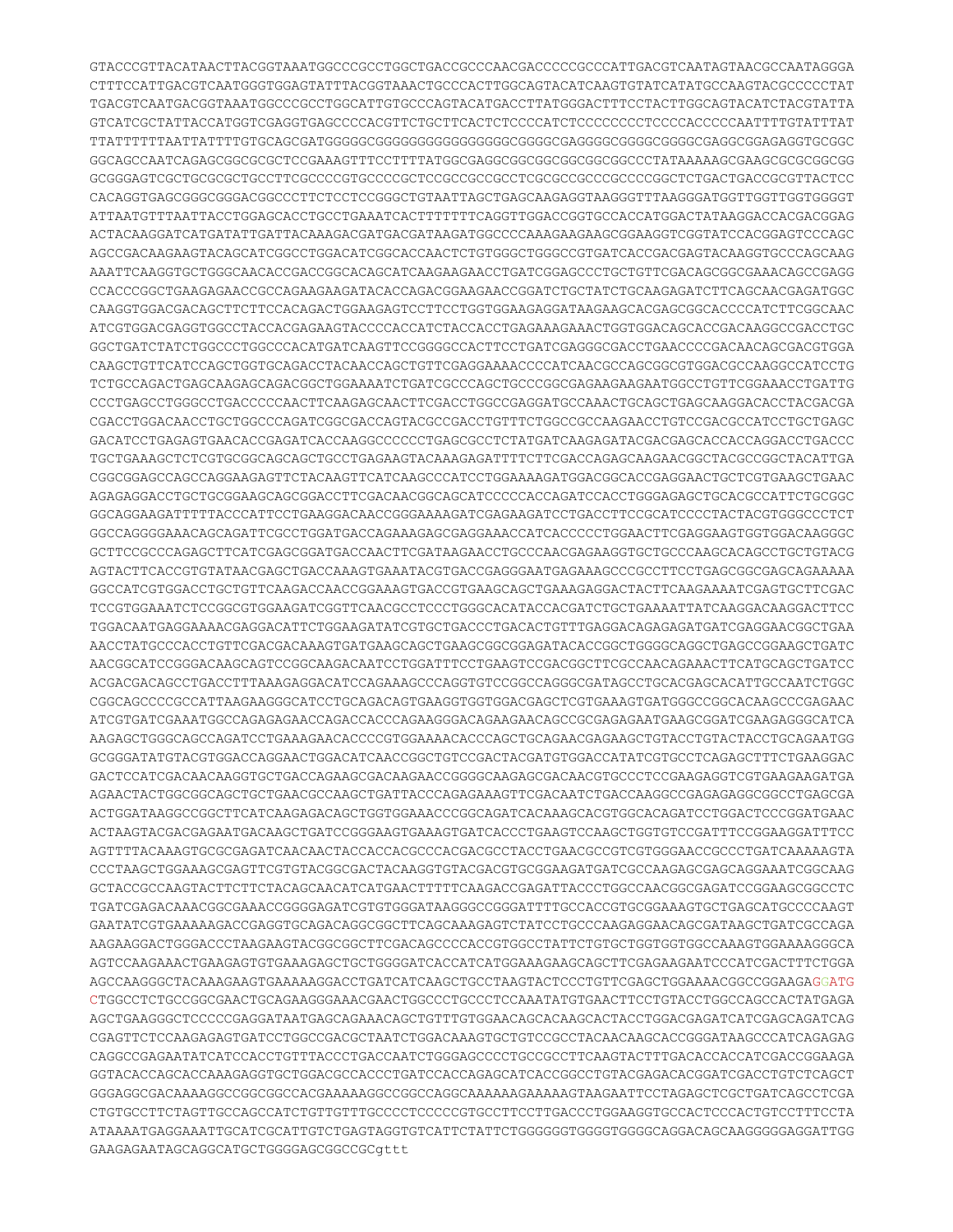|           | Unique enzymes in pCas9gG:                   |         |       |         |                   |        |      | 8423         | 8438         | 8542         | 8663         |
|-----------|----------------------------------------------|---------|-------|---------|-------------------|--------|------|--------------|--------------|--------------|--------------|
| BamH I    | G`GATC, C                                    |         | 355   |         |                   |        |      | 8678<br>9017 | 8768<br>9362 | 8852<br>9494 | 8891<br>9526 |
| Mun I     | C`AATT, G                                    |         | 443   |         |                   |        |      | 9599         | 9623         | 9740         | 9776         |
| Eco47 III | AGC   GCT                                    |         | 611   |         |                   |        |      | 10100        | 10175        |              |              |
| Cla I     | AT CG, AT                                    |         | 1345  |         |                   | Alw I  |      | $(27)$ 351   | 362          | 368          | 1123         |
| Bsm I     | GAATG, C 7                                   |         | 1615  |         |                   |        |      | 1320         | 3363         | 3449         | 3449         |
| Mlu I     | A CGCG, T                                    |         | 1719  |         |                   |        |      | 3546         | 3547         | 4011         | 4326         |
| Nhe I     | G`CTAG, C                                    |         | 1806  |         |                   |        |      | 4332         | 5931         | 6248         | 7242         |
| Afl II    | $C$ TTAA, G                                  |         | 1811  |         |                   |        |      | 7329         | 8091         | 8363         | 8385         |
| Xba I     | T`CTAG, A                                    |         | 1996  |         |                   |        |      | 8802         | 8850         | 9171         | 9509         |
| Asc I     | GG `CGCG, CC                                 |         | 2146  |         |                   |        |      | 9843         | 10044        | 10091        |              |
| Tth111 I  | GACN `N, NGTC                                |         | 2168  |         |                   | AlwN I | (8)  | 1935         | 3217         | 7001         | 7034         |
| PspA I    | C`CCGG, G                                    |         | 2175  |         |                   |        |      | 8393         | 8489         | 8666         | 8810         |
| Xma I     | C`CCGG, G                                    |         | 2175  |         |                   | Apa I  | (1)  | 7368         |              |              |              |
| Sma I     | CCC   GGG                                    |         | 2177  |         |                   | ApaL I | (3)  | 3115         | 4361         | 4858         |              |
| Kas I     | G`GCGC, C                                    |         | 4916  |         |                   | Apo I  | (2)  | 6099         | 10164        |              |              |
| Nar I     | GG CG, CC                                    |         | 4917  |         |                   | Asc I  | (1)  | 2146         |              |              |              |
| Ehe I     | GGC   GCC                                    |         | 4918  |         |                   | Ase I  | (7)  | 76           | 1434         | 2444         | 2572         |
| Bbe I     | G, GCGC `C                                   |         | 4920  |         |                   |        |      | 2631         | 3866         | 5827         |              |
| SnaB I    | TAC   GTA                                    |         | 5364  |         |                   | Asp718 | (2)  | 2179         | 5097         |              |              |
| Bsp120 I  | G`GGCC, C                                    |         | 7364  |         |                   | Ava I  | (6)  | 417          | 519          | 2109         | 2175         |
| Apa I     | G, GGCC `C                                   |         | 7368  |         |                   |        |      | 8274         | 9753         |              |              |
| Eco72 I   | CAC   GTG                                    |         | 8798  |         |                   | Ava II |      | $(16)$ 1284  | 1964         | 1977         | 2032         |
| Pml I     | CAC   GTG                                    |         | 8798  |         |                   |        |      | 3832         | 4054         | 5878         | 5903         |
| Fse I     | GG, CCGG `CC                                 |         | 10141 |         |                   |        |      | 6998         | 7196         | 7216         | 7655         |
| ECOR I    |                                              |         | 10164 |         |                   |        |      | 8480         | 8522         | 9386         | 9584         |
| Not I     | G`AATT, C<br>GC `GGCC, GC                    |         | 10403 |         |                   | BamH I | (1)  | 355          |              |              |              |
|           | Number of enzymes = $26$                     |         |       |         |                   |        | (17) | 333          | 378          | 453          | 663          |
|           |                                              |         |       |         |                   | Ban I  |      |              |              |              |              |
|           |                                              |         |       |         |                   |        |      | 1697         | 2022         | 2179         | 2545         |
|           | The following enzymes do not cut in pCas9gG: |         |       |         |                   |        |      | 3642         | 4916         | 5097         | 5883         |
|           |                                              | BsiC I  |       |         |                   |        |      | 6042         | 6086         | 6352         | 7161         |
| Acc I     | Avr II                                       |         |       | BsiW I  | BsrG I<br>HinC II |        |      | 10259        |              |              |              |
| Bst1107 I | BstB I                                       | BstE II |       | Bsu36 I |                   | Ban II | (9)  | 2116         | 2129         | 5401         | 6158         |
| Hind II   | HinD III                                     | Hpa I   |       | Nru I   | Nsi I             |        |      | 7368         | 8248         | 9750         | 9968         |
| PaeR7 I   | Pme I                                        | Rsr II  |       | Sac II  | Sal I             |        |      | 10177        |              |              |              |
| Sfi I     | Spe I                                        | Spl I   |       | Srf I   | Stu I             | Bbe I  | (1)  | 4920         |              |              |              |
|           |                                              |         |       |         |                   | Bbs I  | (2)  | 250          | 272          |              |              |
|           | pCas9gG: sites sorted by name:               |         |       |         |                   | Bbv I  |      | (23) 879     | 1163         | 1170         | 3220         |
|           |                                              |         |       |         |                   |        |      | 3223         | 3429         | 4123         | 4734         |
| Aat II    | 4616<br>(4)                                  | 5167    | 5202  | 5285    |                   |        |      | 5494         | 5566         | 6018         | 6812         |
| Acc65 I   | 2179<br>(2)                                  | 5097    |       |         |                   |        |      | 7040         | 7043         | 7223         | 7243         |
| Aci I     | $(116)$ 472                                  | 509     | 589   | 846     |                   |        |      | 7706         | 7967         | 8102         | 8206         |
|           | 887                                          | 954     | 993   | 1131    |                   |        |      | 8395         | 8672         | 9535         |              |
|           | 1244                                         | 1304    | 1307  | 1634    |                   | Bbv II | (2)  | 251          | 271          |              |              |
|           | 1975                                         | 1981    | 2277  | 2491    |                   | Bcl I  | (8)  | 6067         | 6490         | 6970         | 8005         |
|           | 2594                                         | 2650    | 2660  | 2684    |                   |        |      | 8872         | 8998         | 9589         | 10181        |
|           | 2727                                         | 2734    | 2755  | 2846    |                   | Bcn I  |      | $(25)$ 255   | 658          | 1312         | 1942         |
|           | 2874                                         | 3001    | 3020  | 3141    |                   |        |      | 2177         | 2178         | 3182         | 3878         |
|           | 3251                                         | 3386    | 3395  | 3757    |                   |        |      | 4229         | 4730         | 4765         | 5710         |
|           | 3848                                         | 4039    | 4085  | 4206    |                   |        |      | 5769         | 6195         | 6502         | 6698         |
|           | 4250                                         | 4327    | 4436  | 4535    |                   |        |      | 7318         | 8020         | 8599         | 8781         |
|           | 4582                                         | 4756    | 4795  | 4805    |                   |        |      | 8820         | 8860         | 9216         | 9241         |
|           | 4831                                         | 4869    | 4882  | 4908    |                   |        |      | 9901         |              |              |              |
|           | 4965                                         | 5128    | 5140  | 5154    |                   | Bfa I  |      | $(14)$ 282   | 307          | 458          | 607          |
|           | 5303                                         | 5494    | 5511  | 5523    |                   |        |      | 1646         | 1671         | 1807         | 1997         |
|           | 5528                                         | 5538    | 5548  | 5551    |                   |        |      | 3296         | 3549         | 3884         | 5092         |
|           | 5567                                         | 5601    | 5604  | 5607    |                   |        |      | 10170        | 10203        |              |              |
|           | 5610                                         | 5613    | 5637  | 5640    |                   | Bgl I  | (7)  | 3814         | 4932         | 5132         | 5236         |
|           | 5644                                         | 5679    | 5684  | 5687    |                   |        |      | 5307         | 8187         | 10143        |              |
|           | 5690                                         | 5700    | 5704  | 5723    |                   | Bgl II | (2)  | 1358         | 6259         |              |              |
|           | 5744                                         | 5748    | 5978  | 6172    |                   | Blp I  | (5)  | 5782         | 6804         | 6912         | 7992         |
|           | 6208                                         | 6350    | 6461  | 6619    |                   |        |      | 9267         |              |              |              |
|           | 6883                                         | 7025    | 7102  | 7205    |                   | Bpm I  |      | $(6)$ 1072   | 1312         | 1638         | 1744         |
|           | 7214                                         | 7277    | 7280  | 7346    |                   |        |      | 3764         | 5863         |              |              |
|           | 7468                                         | 7487    | 7618  | 7630    |                   | Bsa I  | (3)  | 2232         | 2253         | 3755         |              |
|           | 7964                                         | 7967    | 8200  | 8339    |                   | BsaA I | (7)  | 115          | 1473         | 5364         | 7361         |
|           | 8354                                         | 8465    | 8657  | 8725    |                   |        |      | 7595         | 8477         | 8798         |              |
|           | 8992                                         | 9062    | 9106  | 9185    |                   | BsaB I | (2)  | 360          | 9507         |              |              |
|           | 9257                                         | 9316    | 9403  | 9883    |                   | BsaH I |      | $(10)$ 4231  | 4613         | 4917         | 5164         |
|           | 9973                                         | 10122   | 10402 | 10406   |                   |        |      | 5199         | 5282         | 6628         | 6901         |
| Afl II    | 1811<br>(1)                                  |         |       |         |                   |        |      | 8965         | 10039        |              |              |
| Afl III   | 1719<br>(2)                                  | 2801    |       |         |                   | BsaJ I |      | $(47)$ 520   | 626          | 656          | 796          |
| Age I     | (3)<br>450                                   | 615     | 5880  |         |                   |        |      | 959          | 983          | 1038         | 1939         |
| Aha II    | $(10)$ 4231                                  | 4613    | 4917  | 5164    |                   |        |      | 2018         | 2028         | 2175         | 2238         |
|           | 5199                                         | 5282    | 6628  | 6901    |                   |        |      | 2540         | 2961         | 5035         | 5384         |
|           | 8965                                         | 10039   |       |         |                   |        |      | 5707         | 5890         | 5993         | 6184         |
| Ahd I     | 2224<br>(4)                                  | 2270    | 3694  | 8027    |                   |        |      | 6280         | 6478         | 6500         | 6631         |
| Alu I     | $(66)$ 281                                   | 602     | 648   | 681     |                   |        |      | 6743         | 6784         | 6946         | 7165         |
|           | 753                                          | 786     | 1002  | 1050    |                   |        |      | 7253         | 7375         | 7431         | 7600         |
|           | 1161                                         | 1335    | 1645  | 1806    |                   |        |      | 7738         | 7777         | 7778         | 8140         |
|           | 1810                                         | 2114    | 2433  | 2466    |                   |        |      | 8153         | 8407         | 8597         | 8710         |
|           | 2561                                         | 2625    | 2743  | 2969    |                   |        |      | 9160         | 9214         | 9301         | 9421         |
|           | 3059                                         | 3105    | 3362  | 3883    |                   |        |      | 9559         | 9754         | 10251        |              |
|           | 3983                                         | 4046    | 4725  | 4744    |                   | BsaW I |      | (13) 358     | 375          | 450          | 615          |
|           | 4989                                         | 5781    | 6295  | 6557    |                   |        |      | 3007         | 3154         | 3985         | 5880         |
|           | 6569                                         | 6590    | 6692  | 6803    |                   |        |      | 6238         | 7675         | 8905         | 9178         |
|           | 7017                                         | 7034    | 7184  | 7262    |                   |        |      | 10003        |              |              |              |
|           | 7477                                         | 7577    | 7697  | 7958    |                   | BseR I | (3)  | 658          | 2241         | 5753         |              |
|           | 8003                                         | 8093    | 8246  | 8378    |                   | Bsg I  | (9)  | 568          | 756          | 853          | 1177         |
|           |                                              |         |       |         |                   |        |      |              |              |              |              |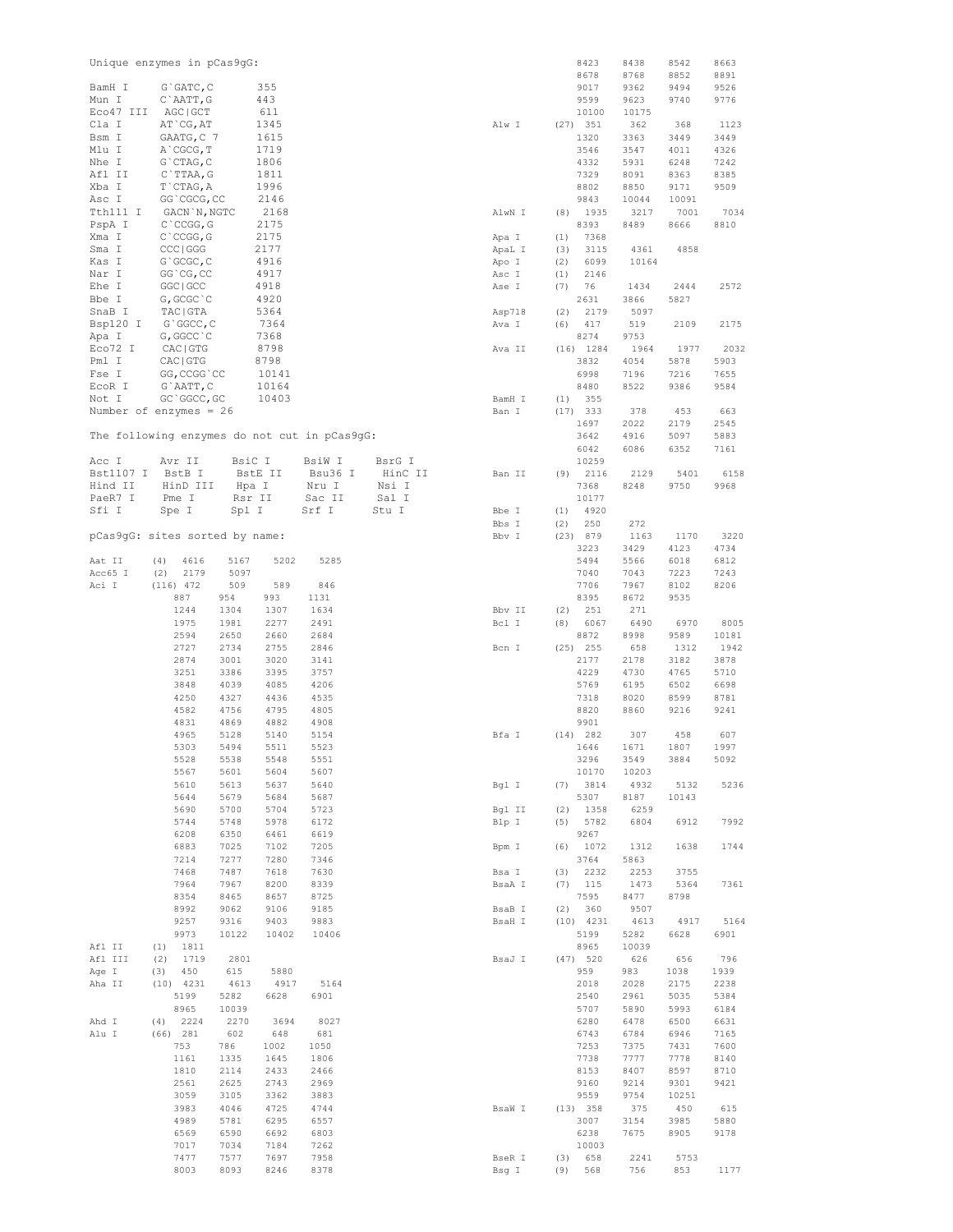|           | 5501         | 6594         | 7248         | 8151         |           |     | 5087                | 5128         | 5303         | 5572  |
|-----------|--------------|--------------|--------------|--------------|-----------|-----|---------------------|--------------|--------------|-------|
|           | 9327         |              |              |              |           |     | 5635                | 5642         | 5658         | 5704  |
| BsiE I    | (11) 371     | 620          | 2717         | 3141         |           |     | 5746                | 6617         | 6844         | 7088  |
|           | 4064         | 4213         | 4960         | 6125         |           |     | 7109                | 7267         | 7545         | 7618  |
|           | 9635         | 10004        | 10406        |              |           |     | 7635                | 7989         | 8166         | 8192  |
| BsiHKA I  | $(11)$ 1237  | 2116         | 3119         | 4280         |           |     | 8265                | 8750         | 9084         | 9273  |
|           | 4365         | 4862         | 5849         | 6991         |           |     | 9649                | 9659         | 9725         | 9922  |
|           | 8176         | 8248         | 10177        |              |           |     | 10120               | 10139        | 10177        | 10211 |
| Bsm I     | 1615<br>(1)  |              |              |              |           |     | 10388               | 10392        |              |       |
| BsmA I    | (13) 1761    | 1884         | 2231         | 2252         | Cfr10 I   |     | $(16)$ 450          | 615          | 778          | 3774  |
|           | 3756         | 4530         | 4683         | 4727         |           |     | 5880                | 6124         | 7086         | 7977  |
|           | 5909         | 8757         | 9193         | 10072        |           |     | 8190                | 8263         | 8500         | 8748  |
|           | 10098        |              |              |              |           |     | 9657                | 10065        | 10118        | 10137 |
| BsmB I    | (2)<br>4684  | 4726         |              |              | Cla I     | (1) | 1345                |              |              |       |
| BsmF I    | $(10)$ 399   | 1950         | 1963         | 5199         | Csp6 I    |     | $(34)$ 105          | 500          | 1056         | 1338  |
|           | 5350         | 5764         | 5985         | 8034         |           |     | 1463                | 2180         | 4173         | 4849  |
|           | 8338         | 9399         |              |              |           |     | 5098                | 5242         | 5267         | 5322  |
|           | (86) 589     | 787          |              |              |           |     |                     |              |              |       |
| BsoF I    |              |              | 846          | 868          |           |     | 5355                | 6020         | 6080         | 6401  |
|           | 1152         | 1159         | 1210         | 1213         |           |     | 6863                | 7046         | 7550         | 7556  |
|           | 1307         | 2626         | 2707         | 2725         |           |     | 8441                | 8447         | 8474         | 8834  |
|           | 2728         | 2846         | 3001         | 3144         |           |     | 9008                | 9035         | 9053         | 9113  |
|           | 3209         | 3212         | 3418         | 3746         |           |     | 9398                | 9608         | 9716         | 9983  |
|           | 4085         | 4112         | 4207         | 4436         |           |     | 10013               | 10073        |              |       |
|           | 4723         | 4832         | 4936         | 5009         | Dde I     |     | $(34)$ 1231         | 1249         | 1362         | 1851  |
|           | 5483         | 5549         | 5552         | 5555         |           |     | 1945                | 1986         | 2255         | 2326  |
|           | 5568         | 5602         | 5605         | 5608         |           |     | 3076                | 3485         | 3651         | 4191  |
|           | 5611         | 5614         | 5638         | 5654         |           |     | 4617                | 4852         | 5782         | 6420  |
|           | 5661         | 5687         | 5690         | 5700         |           |     | 6654                | 6738         | 6804         | 6912  |
|           | 6007         | 6173         | 6351         | 6462         |           |     | 6924                | 6957         | 7039         | 7626  |
|           | 6620         | 6693         | 6801         | 6883         |           |     | 7992                | 8536         | 8730         | 8830  |
|           | 7026         | 7029         | 7032         | 7035         |           |     | 9013                | 9267         | 9391         | 9604  |
|           | 7203         | 7212         | 7232         | 7263         |           |     | 10096               | 10313        |              |       |
|           | 7278         | 7281         | 7530         | 7631         | Dpn I     |     | (65) 357            | 363          | 370          | 1129  |
|           | 7695         | 7956         | 7965         | 8091         |           |     | 1277                | 1315         | 1360         | 1629  |
|           | 8195         | 8339         | 8384         | 8424         |           |     | 1871                | 3369         | 3444         | 3455  |
|           |              |              |              |              |           |     |                     |              |              |       |
|           | 8658         | 8661         | 8664         | 8726         |           |     | 3463                | 3541         | 3553         | 3658  |
|           | 9186         | 9317         | 9404         | 9495         |           |     | 3999                | 4017         | 4063         | 4321  |
|           | 9524         | 9600         | 9973         | 10123        |           |     | 4338                | 4374         | 4959         | 5926  |
|           | 10403        | 10406        |              |              |           |     | 6069                | 6150         | 6243         | 6261  |
| Bsp120 I  | 7364<br>(1)  |              |              |              |           |     | 6468                | 6492         | 6516         | 6684  |
| Bsp1286 I | (4)<br>1237  | 5849         | 6991         | 8176         |           |     | 6852                | 6942         | 6972         | 7248  |
| BspH I    | (5)<br>3521  | 4529         | 4634         | 5927         |           |     | 7326                | 7335         | 7762         | 7795  |
|           | 9133         |              |              |              |           |     | 7902                | 8007         | 8097         | 8289  |
| BspM I    | 5858<br>(7)  | 6466         | 6847         | 7207         |           |     | 8358                | 8391         | 8787         | 8808  |
|           | 7519         | 7666         | 8461         |              |           |     | 8856                | 8874         | 8940         | 9000  |
| BspM II   | 358<br>(3)   | 8905         | 9178         |              |           |     | 9072                | 9177         | 9195         | 9222  |
| Bsr I     | $(25)$ 485   | 506          | 1240         | 1620         |           |     | 9366                | 9504         | 9591         | 9813  |
|           | 2152         | 2602         | 3208         | 3221         |           |     | 9825                | 9849         | 10050        | 10086 |
|           | 3335         | 3741         | 3859         | 3902         |           |     | 10183               |              |              |       |
|           | 4169         | 4341         | 5047         | 5320         | DpnII     |     | $(65)$ 355          | 361          | 368          | 1127  |
|           | 6312         | 6435         | 6861         | 8493         |           |     | 1275                | 1313         | 1358         | 1627  |
|           | 8657         | 8742         | 8919         | 9386         |           |     | 1869                | 3367         | 3442         | 3453  |
|           |              |              |              |              |           |     |                     |              |              |       |
|           | 9687         |              |              |              |           |     | 3461                | 3539         | 3551         | 3656  |
| BsrB I    | $(10)$ 2493  | 2734         | 4535         | 5567         |           |     | 3997                | 4015         | 4061         | 4319  |
|           | 5681         | 5744         | 6350         | 7487         |           |     | 4336                | 4372         | 4957         | 5924  |
|           | 7630         | 10402        |              |              |           |     | 6067                | 6148         | 6241         | 6259  |
| BsrD I    | $(3)$ 3755   | 3929         | 8176         |              |           |     | 6466                | 6490         | 6514         | 6682  |
| BssH II   | $(5)$ 2095   | 2146         | 5570         | 5633         |           |     | 6850                | 6940         | 6970         | 7246  |
|           | 5656         |              |              |              |           |     | 7324                | 7333         | 7760         | 7793  |
| BssS I    | (10) 808     | 2974         | 4358         | 4665         |           |     | 7900                | 8005         | 8095         | 8287  |
|           | 6345         | 6393         | 7020         | 7176         |           |     | 8356                | 8389         | 8785         | 8806  |
|           | 8169         | 8247         |              |              |           |     | 8854                | 8872         | 8938         | 8998  |
| BstN I    | $(40)$ 673   | 798          | 910          | 985          |           |     | 9070                | 9175         | 9193         | 9220  |
|           | 1039         | 2019         | 2541         | 2829         |           |     | 9364                | 9502         | 9589         | 9811  |
|           | 2950         | 2963         | 5036         | 5132         |           |     | 9823                | 9847         | 10048        | 10084 |
|           | 5307         | 5842         | 6033         | 6324         |           |     | 10181               |              |              |       |
|           | 6480         | 6744         | 6780         | 6831         | Dra I     |     | $(8)$ 157           | 170          | 1515         | 1528  |
|           | 6996         | 7113         | 7146         | 7254         |           |     | 3560                | 3579         | 4271         | 8120  |
|           | 7376         | 7397         | 7433         | 7779         | Dra III   |     | $(3)$ 7946          | 8408         | 9875         |       |
|           | 7827         | 8046         | 8142         | 8154         | Drd I     |     | $(2)$ 2909          | 4778         |              |       |
|           | 8484         | 8811         | 9162         | 9720         | Dsa I     |     | (7) 626             | 5384         | 5890         | 5993  |
|           | 9804         | 9852         | 10143        | 10253        |           |     | 7738                | 8407         | 9421         |       |
| BstU I    | $(27)$ 472   | 956          | 1274         | 1634         | Eae I     |     | (19) 699            | 1088         | 2640         | 4082  |
|           |              |              |              |              |           |     |                     |              |              |       |
|           | 1721         | 2095         | 2097         | 2148         |           |     | 6277                | 6781         | 6880         | 7372  |
|           | 2648         | 2650         | 2848         | 3429         |           |     | 8150                | 8188         | 8296         | 9163  |
|           | 3759         | 4252         | 4584         | 4684         |           |     | 9445                | 9632         | 9721         | 9853  |
|           | 4686         | 4789         | 5572         | 5635         |           |     | 10123               | 10139        | 10403        |       |
|           | 5637         | 5658         | 5697         | 5725         | Eag I     |     | $(2)$ 9632          | 10403        |              |       |
|           | 8341         | 8935         | 10408        |              | Ear I     |     | $(14)$ 2423         | 2685         | 4489         | 4977  |
| BstX I    | (2) 6053     | 6623         |              |              |           |     | 6195                | 6307         | 6325         | 7111  |
| BstY I    | $(17)$ 355   | 361          | 1127         | 1358         |           |     | 8356                | 8620         | 9474         | 9633  |
|           | 3442         | 3453         | 3539         | 3551         |           |     | 10002               | 10371        |              |       |
|           | 4319         | 4336         | 6241         | 6259         | Eco47 III |     | (1) 611             |              |              |       |
|           | 7246         | 7333         | 8389         | 8806         | Eco57 I   |     | (15) 780            | 826          | 1023         | 3348  |
|           | 9175         |              |              |              |           |     | 4362                | 6218         | 6249         | 7325  |
| Cac8 I    | $(54)$ 751   | 784          | 832          | 1156         |           |     | 7979                | 8075         | 8567         | 8900  |
|           | 1163         | 1804         | 1808         | 2097         |           |     | 9306                | 9497         | 9761         |       |
|           | 2148         | 2594         | 2623         | 2732         | Eco72 I   |     | $(1)$ 8798          |              |              |       |
|           |              |              |              |              |           |     |                     |              |              |       |
|           | 2818<br>4819 | 2855<br>4967 | 3415<br>4987 | 3806<br>4991 | ECON I    |     | (3) 461<br>$(10)$ 8 | 6516<br>1366 | 6783<br>2032 | 4670  |
|           |              |              |              |              | Eco0109 I |     |                     |              |              |       |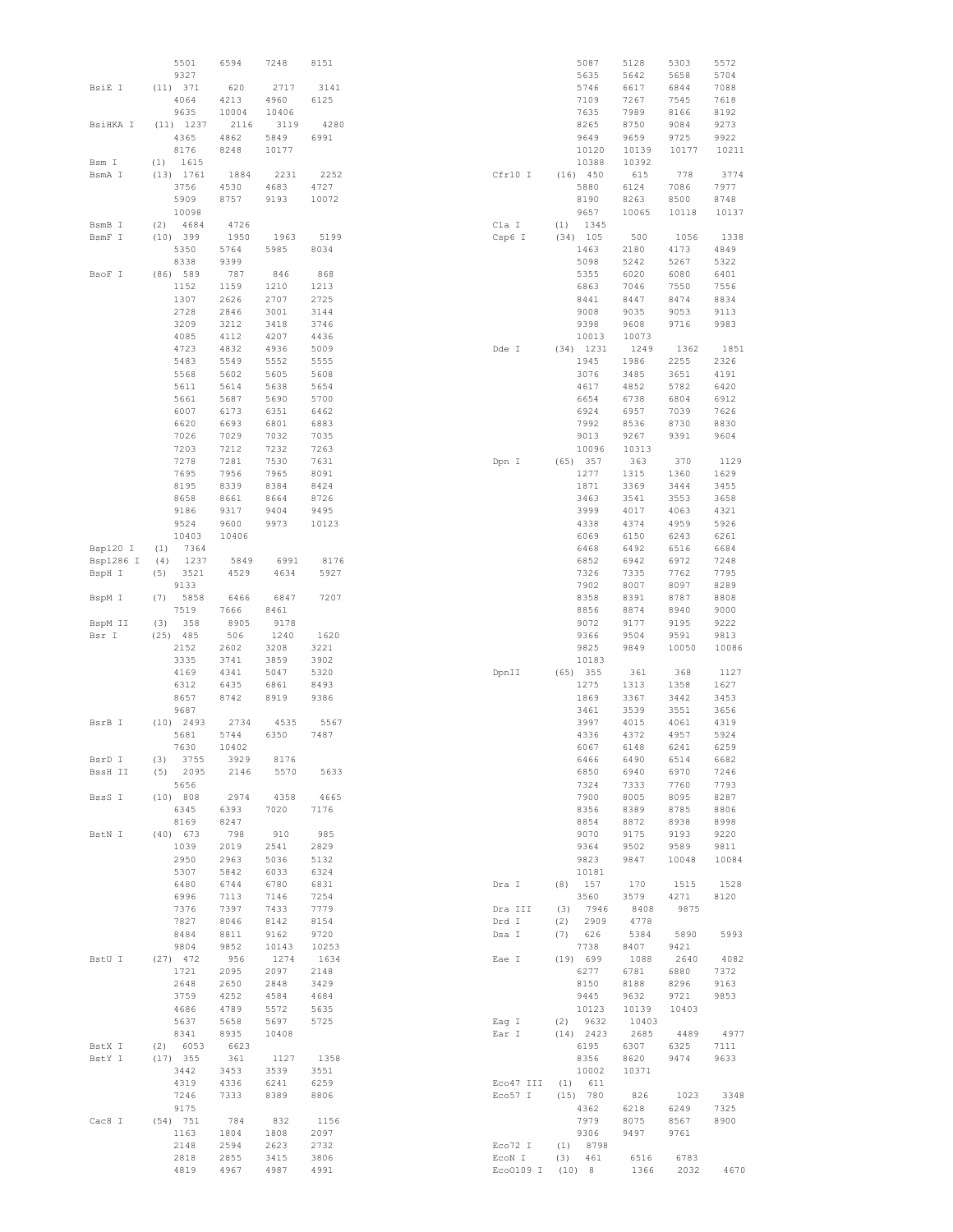|                  | 6950<br>9386              | 6998<br>9584  | 7196          | 7365         |        |         |            | 4686<br>5073      | 4789<br>5572 | 4919<br>5574 | 4940<br>5635 |
|------------------|---------------------------|---------------|---------------|--------------|--------|---------|------------|-------------------|--------------|--------------|--------------|
| EcoR I           | 10164<br>(1)              |               |               |              |        |         |            | 5637              | 5658         | 5660         | 5699         |
| ECOR II          | (40) 671                  | 796           | 908           | 983          |        |         |            | 6963              | 7464         | 8935         |              |
|                  | 1037                      | 2017          | 2539          | 2827         | Hinf I |         | $(21)$ 23  |                   | 339          | 1381         | 1703         |
|                  | 2948<br>5305              | 2961<br>5840  | 5034<br>6031  | 5130<br>6322 |        |         |            | 2336<br>2701      | 2358<br>2776 | 2379<br>3172 | 2636<br>3689 |
|                  | 6478                      | 6742          | 6778          | 6829         |        |         |            | 5648              | 5998         | 6315         | 7390         |
|                  | 6994                      | 7111          | 7144          | 7252         |        |         |            | 7734              | 8556         | 8814         | 9330         |
|                  | 7374                      | 7395          | 7431          | 7777         |        |         |            | 9536              |              |              |              |
|                  | 7825                      | 8044          | 8140          | 8152         | HinI I |         |            | $(10)$ 4231       | 4613         | 4917         | 5164         |
|                  | 8482                      | 8809          | 9160          | 9718         |        |         |            | 5199              | 5282         | 6628         | 6901         |
|                  | 9802                      | 9850          | 10141         | 10251        |        |         |            | 8965              | 10039        |              |              |
| EcoR V           | (2)<br>1917               | 7862          |               |              | HinP I |         |            | (39) 398          | 470          | 610          | 915          |
| Ehe I            | 4918<br>(1)               |               |               |              |        |         |            | 956               | 1272         | 2095         | 2097         |
| Esp I            | (5)<br>5782               | 6804          | 6912          | 7992         |        |         |            | 2146              | 2148         | 2423         | 2583         |
|                  | 9267<br>(86) 589          |               |               |              |        |         |            | 2648              | 2676         | 2709         | 2979         |
| Fnu4H I          | 1152                      | 787<br>1159   | 846<br>1210   | 868<br>1213  |        |         |            | 3046<br>3822      | 3146<br>3915 | 3320<br>4252 | 3429<br>4584 |
|                  | 1307                      | 2626          | 2707          | 2725         |        |         |            | 4684              | 4787         | 4917         | 4938         |
|                  | 2728                      | 2846          | 3001          | 3144         |        |         |            | 5071              | 5570         | 5572         | 5633         |
|                  | 3209                      | 3212          | 3418          | 3746         |        |         |            | 5635              | 5656         | 5658         | 5697         |
|                  | 4085                      | 4112          | 4207          | 4436         |        |         |            | 6961              | 7462         | 8933         |              |
|                  | 4723                      | 4832          | 4936          | 5009         | Hpa II |         |            | $(59)$ 253        | 359          | 376          | 451          |
|                  | 5483                      | 5549          | 5552          | 5555         |        |         |            | 616               | 656          | 719          | 779          |
|                  | 5568                      | 5602          | 5605          | 5608         |        |         |            | 1310              | 1941         | 2176         | 2519         |
|                  | 5611                      | 5614          | 5638          | 5654         |        |         |            | 3008              | 3155         | 3181         | 3371         |
|                  | 5661<br>6007              | 5687          | 5690          | 5700<br>6462 |        |         |            | 3775              | 3809         | 3876<br>4763 | 3986<br>5709 |
|                  | 6620                      | 6173<br>6693  | 6351<br>6801  | 6883         |        |         |            | 4228<br>5767      | 4729<br>5881 | 6125         | 6194         |
|                  | 7026                      | 7029          | 7032          | 7035         |        |         |            | 6239              | 6500         | 6697         | 7087         |
|                  | 7203                      | 7212          | 7232          | 7263         |        |         |            | 7316              | 7676         | 7750         | 7978         |
|                  | 7278                      | 7281          | 7530          | 7631         |        |         |            | 7997              | 8018         | 8032         | 8149         |
|                  | 7695                      | 7956          | 7965          | 8091         |        |         |            | 8191              | 8264         | 8501         | 8597         |
|                  | 8195                      | 8339          | 8384          | 8424         |        |         |            | 8749              | 8780         | 8819         | 8858         |
|                  | 8658                      | 8661          | 8664          | 8726         |        |         |            | 8906              | 9179         | 9214         | 9239         |
|                  | 9186                      | 9317          | 9404          | 9495         |        |         |            | 9635              | 9658         | 9899         | 10004        |
|                  | 9524                      | 9600          | 9973          | 10123        |        |         |            | 10066             | 10119        | 10138        |              |
|                  | 10403                     | 10406         |               |              | Hph I  |         | (21) 641   |                   | 646          | 974          | 998          |
| Fok I            | $(25)$ 655                | 1021          | 2200          | 3660         |        |         |            | 1127              | 3538         | 3765         | 4179         |
|                  | 3841<br>5819              | 4128<br>6549  | 4771<br>6624  | 5015<br>6801 |        |         |            | 4387<br>5405      | 4420<br>5750 | 4704<br>6063 | 4713<br>6936 |
|                  | 6891                      | 6906          | 7128          | 7221         |        |         |            | 7419              | 7554         | 8868         | 9498         |
|                  | 7335                      | 7412          | 7502          | 8001         |        |         |            | 10056             |              |              |              |
|                  | 8115                      | 8202          | 8834          | 9656         | Kas I  |         | (1)        | 4916              |              |              |              |
|                  | 9921                      |               |               |              | Kpn I  |         | (2)        | 2183              | 5101         |              |              |
| Fse I            | 10141<br>(1)              |               |               |              | Mae I  |         | (14)       | 282               | 307          | 458          | 607          |
| Fsp I            | (2)<br>3916               | 4939          |               |              |        |         |            | 1646              | 1671         | 1807         | 1997         |
| Gdi II           | (15) 700                  | 1087          | 2641          | 4081         |        |         |            | 3296              | 3549         | 3884         | 5092         |
|                  | 6780                      | 6879          | 8151          | 8187         |        |         |            | 10170             | 10203        |              |              |
|                  | 9631<br>10140             | 9633<br>10402 | 9852<br>10404 | 10124        | Mae II |         |            | $(25)$ 114<br>905 | 119<br>1076  | 565<br>1472  | 692<br>1477  |
| Gsu I            | 1071<br>(6)               | 1311          | 1637          | 1745         |        |         |            | 3504              | 3920         | 4293         | 4613         |
|                  | 3765                      | 5862          |               |              |        |         |            | 5055              | 5164         | 5199         | 5282         |
| Hae I            | $(16)$ 2816               | 2827          | 3279          | 6189         |        |         |            | 5363              | 5404         | 6547         | 7360         |
|                  | 6279                      | 6387          | 6636          | 6715         |        |         |            | 7594              | 8476         | 8614         | 8797         |
|                  | 7374                      | 7647          | 8298          | 9165         |        |         |            | 9058              |              |              |              |
|                  | 9426                      | 9447          | 9651          | 9723         |        | Mae III |            | $(24)$ 115        | 194          | 810          | 1299         |
| Hae II           | (6) 613                   | 2679          | 3049          | 4920         |        |         |            | 1473              | 1552         | 1815         | 2293         |
|                  | 6964                      | 7465          |               |              |        |         |            | 3157              | 3220         | 3336         | 3619         |
| Hae III          | (66) 10                   | 701           | 801           | 1090         |        |         |            | 3950              | 4008         | 4161         | 4349         |
|                  | 1202<br>2642              | 1368<br>2816  | 1906<br>2827  | 1951<br>2845 |        |         |            | 4737<br>5172      | 5028<br>5726 | 5048<br>7595 | 5103<br>7682 |
|                  | 3279                      | 3737          | 3817          | 4084         | Mbo I  |         | $(65)$ 355 |                   | 361          | 368          | 1127         |
|                  | 4671                      | 4969          | 5126          | 5301         |        |         |            | 1275              | 1313         | 1358         | 1627         |
|                  | 5616                      | 5756          | 5964          | 6031         |        |         |            | 1869              | 3367         | 3442         | 3453         |
|                  | 6063                      | 6189          | 6279          | 6387         |        |         |            | 3461              | 3539         | 3551         | 3656         |
|                  | 6453                      | 6477          | 6483          | 6505         |        |         |            | 3997              | 4015         | 4061         | 4319         |
|                  | 6636                      | 6715          | 6748          | 6783         |        |         |            | 4336              | 4372         | 4957         | 5924         |
|                  | 6846                      | 6882          | 6951          | 7366         |        |         |            | 6067              | 6148         | 6241         | 6259         |
|                  | 7374                      | 7647          | 8152          | 8190         |        |         |            | 6466              | 6490         | 6514         | 6682         |
|                  | 8263                      | 8298          | 8715          | 8728         |        |         |            | 6850              | 6940         | 6970         | 7246         |
|                  | 8748<br>9426              | 9165<br>9447  | 9188          | 9238<br>9651 |        |         |            | 7324<br>7900      | 7333<br>8005 | 7760<br>8095 | 7793<br>8287 |
|                  | 9687                      | 9723          | 9634<br>9855  | 9924         |        |         |            | 8356              | 8389         | 8785         | 8806         |
|                  | 10069                     | 10118         | 10125         | 10137        |        |         |            | 8854              | 8872         | 8938         | 8998         |
|                  | 10141                     | 10405         |               |              |        |         |            | 9070              | 9175         | 9193         | 9220         |
| Hga I            | $(10)$ 2159               | 2911          | 3489          | 4221         |        |         |            | 9364              | 9502         | 9589         | 9811         |
|                  | 4779                      | 6635          | 6908          | 8972         |        |         |            | 9823              | 9847         | 10048        | 10084        |
|                  | 9866                      | 10046         |               |              |        |         |            | 10181             |              |              |              |
| HgiA I           | $(11)$ 1237               | 2116          | 3119          | 4280         | Mbo II |         |            | $(46)$ 251        | 276          | 871          | 916          |
|                  | 4365                      | 4862          | 5849          | 6991         |        |         |            | 919               | 1112         | 2439         | 2673         |
|                  | 8176                      | 8248          | 10177         |              |        |         |            | 3462              | 3535         | 4290         | 4368         |
| HgiE II<br>Hha I | 3380<br>(4)<br>$(39)$ 400 | 4860<br>472   | 10001<br>612  | 10248<br>917 |        |         |            | 4477<br>6211      | 4965<br>6225 | 5983<br>6228 | 6151<br>6244 |
|                  | 958                       | 1274          | 2097          | 2099         |        |         |            | 6255              | 6291         | 6323         | 6341         |
|                  | 2148                      | 2150          | 2425          | 2585         |        |         |            | 6354              | 6715         | 6718         | 7053         |
|                  | 2650                      | 2678          | 2711          | 2981         |        |         |            | 7127              | 7298         | 7342         | 7769         |
|                  | 3048                      | 3148          | 3322          | 3431         |        |         |            | 7868              | 8341         | 8372         | 8636         |
|                  | 3824                      | 3917          | 4254          | 4586         |        |         |            | 8647              | 8650         | 8656         | 9076         |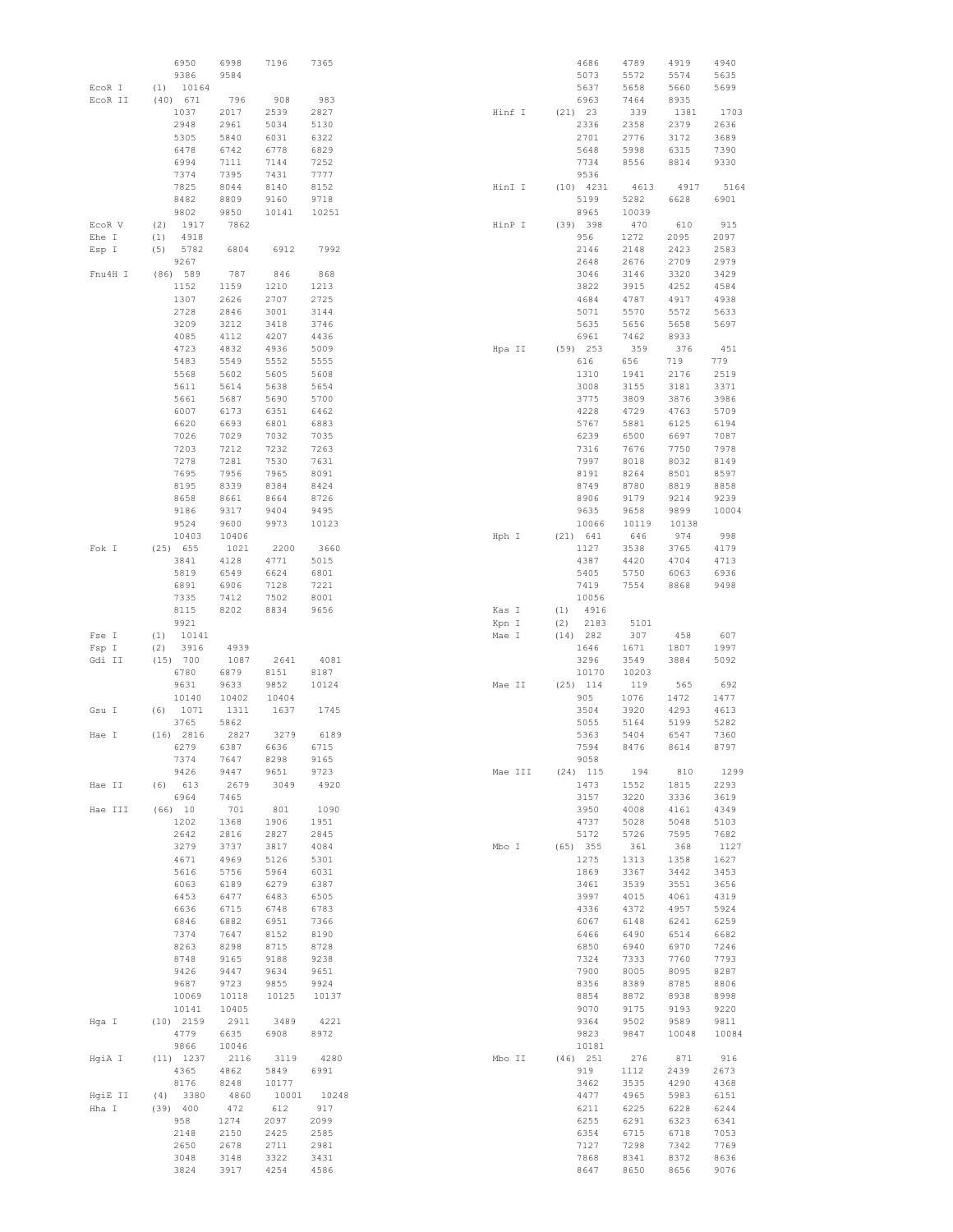|         |            | 9111<br>10018 | 9490<br>10387 | 9544         | 9649         |           |     | 7366<br>9749 | 8990<br>9965 | 9387<br>10261 | 9388         |
|---------|------------|---------------|---------------|--------------|--------------|-----------|-----|--------------|--------------|---------------|--------------|
| Mlu I   | (1)        | 1719          |               |              |              | Not I     | (1) | 10403        |              |               |              |
| Mme I   | (8)        | 2240          | 2292          | 3015         | 3199         | Nsp7524 I | (5) | 2801         | 4718         | 5085          | 9271         |
|         |            | 5857          | 6921          | 8085         | 8532         |           |     | 10390        |              |               |              |
| Mnl I   | $(80) -1$  |               | 426           | 515          | 636          | NspB II   |     | (24) 602     | 2277         | 2625          | 3143         |
|         |            | 717           | 723           | 816          | 954          |           |     | 3388         | 4329         | 4795          | 4989         |
|         |            | 966           | 1017          | 1137         | 1357         |           |     | 6172         | 6569         | 6590          | 6619         |
|         |            | 1994          | 2146          | 2165         | 2210         |           |     | 6692         | 6803         | 7034          | 7214         |
|         |            | 2237          | 2261          | 2321         | 2650         |           |     | 7697         | 7958         | 8093          | 8423         |
|         |            | 2699          | 2909          | 2982         | 3233         |           |     | 8663         | 8768         | 9776          | 10100        |
|         |            | 3633          | 3714          | 3860         | 4066         | NspH I    | (5) | 2805         | 4722         | 5089          | 9275         |
|         |            | 4661          | 4719          | 4979         | 5088         |           |     | 10394        |              |               |              |
|         |            | 5385          | 5444          | 5511         | 5528         | Pal I     |     | (66) 10      | 701          | 801           | 1090         |
|         |            | 5536          | 5591          | 5702         | 5773         |           |     | 1202         | 1368         | 1906          | 1951         |
|         |            | 5783          | 6179          | 6326         | 6374         |           |     | 2642         | 2816         | 2827          | 2845         |
|         |            | 6512          | 6590          | 6779         | 6973         |           |     | 3279         | 3737         | 3817          | 4084         |
|         |            | 7160          | 7187          | 7377         | 7409         |           |     | 4671         | 4969         | 5126          | 5301         |
|         |            | 7436          | 7595          | 7697         | 7783         |           |     | 5616         | 5756         | 5964          | 6031         |
|         |            | 7829          | 7838          | 7880         | 7898         |           |     | 6063         | 6189         | 6279          | 6387         |
|         |            | 8117          | 8357          | 8544         | 8621         |           |     | 6453         | 6477         | 6483          | 6505         |
|         |            | 8629          | 8715          | 9198         | 9296         |           |     | 6636         | 6715         | 6748          | 6783         |
|         |            | 9340          | 9634          | 9661         | 9703         |           |     | 6846         | 6882         | 6951          | 7366         |
|         |            | 9749          | 10003         | 10022        | 10098        |           |     | 7374         | 7647         | 8152          | 8190         |
|         |            | 10197         | 10239         | 10285        | 10360        |           |     | 8263         | 8298         | 8715          | 8728         |
| Msc I   | (6)        | 6279          | 7374          | 8298         | 9165         |           |     | 8748         | 9165         | 9188          | 9238         |
|         |            | 9447          | 9723          |              |              |           |     | 9426         | 9447         | 9634          | 9651         |
| Mse I   | (35) 76    |               | 156           | 169          | 296          |           |     | 9687         | 9723         | 9855          | 9924         |
|         |            | 1350          | 1354          | 1434         | 1514         |           |     | 10069        | 10118        | 10125         | 10137        |
|         |            | 1527          | 1660          | 1725         | 1729         |           |     | 10141        | 10405        |               |              |
|         |            | 1812          | 2346          | 2444         | 2572         | PflM I    | (2) | 6308         | 8489         |               |              |
|         |            | 2631          | 3507          | 3559         | 3564         | Ple I     | (8) | 347          | 1711         | 2344          | 3180         |
|         |            | 3578          | 3631          | 3866         | 3905         |           |     | 5656         | 6006         | 6323          | 9338         |
|         |            | 4270          | 4642          | 4823         | 5020         | Pml I     | (1) | 8798         |              |               |              |
|         |            | 5469          | 5801          | 5827         | 5834         | PpuM I    | (5) | 2032         | 6998         | 7196          | 9386         |
|         |            | 8119          | 8206          | 10412        |              |           |     | 9584         |              |               |              |
| Msl I   | (4)        | 1114          | 3946          | 4105         | 7680         | Psp1406 I | (3) | 565          | 3920         | 4293          |              |
| Msp I   | $(59)$ 253 |               | 359           | 376          | 451          | PspA I    | (1) | 2175         |              |               |              |
|         |            | 616           | 656           | 719          | 779          | Pst I     | (5) | 6802         | 8224         | 8428          | 8458         |
|         |            | 1310          | 1941          | 2176         | 2519         |           |     | 9670         |              |               |              |
|         |            | 3008          | 3155          | 3181         | 3371         | Pvu I     | (3) | 371          | 4064         | 4960          |              |
|         |            | 3775          | 3809          | 3876         | 3986         | Pvu II    |     | (16) 602     | 2625         | 4989          | 6569         |
|         |            | 4228          | 4729          | 4763         | 5709         |           |     | 6590         | 6692         | 6803          | 7034         |
|         |            | 5767          | 5881          | 6125         | 6194         |           |     | 7697         | 7958         | 8093          | 8423         |
|         |            | 6239          | 6500          | 6697         | 7087         |           |     | 8663         | 8768         | 9776          | 10100        |
|         |            | 7316          | 7676          | 7750         | 7978         | Rsa I     |     | $(34)$ 106   | 501          | 1057          | 1339         |
|         |            | 7997          | 8018          | 8032         | 8149         |           |     | 1464         | 2181         | 4174          | 4850         |
|         |            | 8191          | 8264          | 8501<br>8819 | 8597         |           |     | 5099         | 5243<br>6021 | 5268          | 5323         |
|         |            | 8749<br>8906  | 8780<br>9179  | 9214         | 8858<br>9239 |           |     | 5356<br>6864 | 7047         | 6081          | 6402<br>7557 |
|         |            | 9635          | 9658          | 9899         | 10004        |           |     | 8442         | 8448         | 7551<br>8475  | 8835         |
|         |            | 10066         | 10119         | 10138        |              |           |     | 9009         | 9036         | 9054          | 9114         |
| MspA1 I |            | (24) 602      | 2277          | 2625         | 3143         |           |     | 9399         | 9609         | 9717          | 9984         |
|         |            | 3388          | 4329          | 4795         | 4989         |           |     | 10014        | 10074        |               |              |
|         |            | 6172          | 6569          | 6590         | 6619         | Sac I     | (3) | 2116         | 8248         | 10177         |              |
|         |            | 6692          | 6803          | 7034         | 7214         | Sap I     | (2) | 2423         | 2685         |               |              |
|         |            | 7697          | 7958          | 8093         | 8423         | Sau3A I   |     | $(65)$ 355   | 361          | 368           | 1127         |
|         |            | 8663          | 8768          | 9776         | 10100        |           |     | 1275         | 1313         | 1358          | 1627         |
| Mun I   | (1)        | 443           |               |              |              |           |     | 1869         | 3367         | 3442          | 3453         |
| Nae I   | (7)        | 7088          | 8192          | 8265         | 8750         |           |     | 3461         | 3539         | 3551          | 3656         |
|         |            | 9659          | 10120         | 10139        |              |           |     | 3997         | 4015         | 4061          | 4319         |
| Nar I   | (1)        | 4917          |               |              |              |           |     | 4336         | 4372         | 4957          | 5924         |
| Nci I   | $(25)$ 254 |               | 657           | 1311         | 1941         |           |     | 6067         | 6148         | 6241          | 6259         |
|         |            | 2176          | 2177          | 3181         | 3877         |           |     | 6466         | 6490         | 6514          | 6682         |
|         |            | 4228          | 4729          | 4764         | 5709         |           |     | 6850         | 6940         | 6970          | 7246         |
|         |            | 5768          | 6194          | 6501         | 6697         |           |     | 7324         | 7333         | 7760          | 7793         |
|         |            | 7317          | 8019          | 8598         | 8780         |           |     | 7900         | 8005         | 8095          | 8287         |
|         |            | 8819          | 8859          | 9215         | 9240         |           |     | 8356         | 8389         | 8785          | 8806         |
|         |            | 9900          |               |              |              |           |     | 8854         | 8872         | 8938          | 8998         |
| Nco I   | (3)        | 626           | 5384          | 5890         |              |           |     | 9070         | 9175         | 9193          | 9220         |
| Nde I   | (4)        | 184           | 1542          | 4865         | 5258         |           |     | 9364         | 9502         | 9589          | 9811         |
| NgoM I  | (7)        | 7086          | 8190          | 8263         | 8748         |           |     | 9823         | 9847         | 10048         | 10084        |
|         |            | 9657          | 10118         | 10137        |              |           |     | 10181        |              |               |              |
| Nhe I   | (1)        | 1806          |               |              |              | Sau96 I   |     | (43) 8       | 800          | 1201          | 1284         |
| Nla III | (31) 23    |               | 630           | 864          | 894          |           |     | 1366         | 1904         | 1949          | 1964         |
|         |            | 1089          | 1284          | 1329         | 1381         |           |     | 1977         | 2032         | 3736          | 3815         |
|         |            | 1838          | 2292          | 2459         | 2805         |           |     | 3832         | 4054         | 4670          | 4967         |
|         |            | 3525          | 4016          | 4026         | 4104         |           |     | 5125         | 5300         | 5615          | 5755         |
|         |            | 4140          | 4533          | 4638         | 4722         |           |     | 5878         | 5903         | 5963          | 6061         |
|         |            | 5089          | 5328          | 5388         | 5894         |           |     | 6476         | 6482         | 6503          | 6746         |
|         |            | 5931          | 6491          | 8090         | 9137         |           |     | 6845         | 6950         | 6998          | 7196         |
|         |            | 9275          | 9515          | 10394        |              |           |     | 7216         | 7364         | 7365          | 7655         |
| Nla IV  | (39) 335   | 507           | 357<br>665    | 380<br>1203  | 455<br>1699  |           |     | 8261<br>9386 | 8480<br>9584 | 8522<br>9686  | 9236         |
|         |            | 1966          | 1979          | 2024         | 2181         | Sca I     | (5) | 4174         | 7557         | 9114          | 9609         |
|         |            | 2547          | 2833          | 2872         | 3644         |           |     | 9984         |              |               |              |
|         |            | 3738          | 3779          | 3990         | 4580         | ScrF I    |     | $(65)$ 254   | 657          | 673           | 798          |
|         |            | 4918          | 5099          | 5885         | 5965         |           |     | 910          | 985          | 1039          | 1311         |
|         |            | 6044          | 6088          | 6155         | 6354         |           |     | 1941         | 2019         | 2176          | 2177         |
|         |            | 6504          | 6952          | 7106         | 7163         |           |     | 2541         | 2829         | 2950          | 2963         |
|         |            |               |               |              |              |           |     |              |              |               |              |